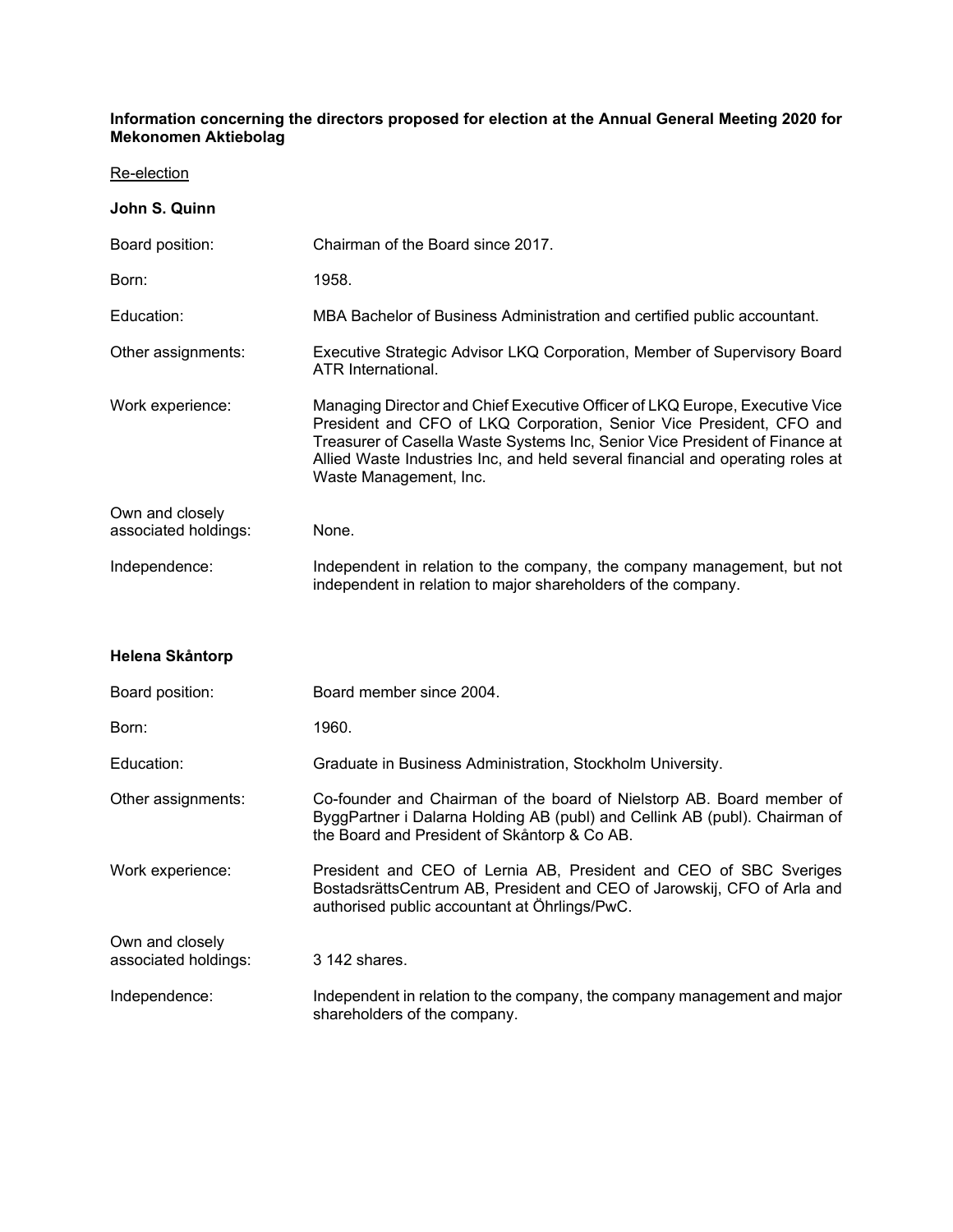## **Eivor Andersson**

| Board position:                         | Board member since 2018.                                                                                                                                                               |
|-----------------------------------------|----------------------------------------------------------------------------------------------------------------------------------------------------------------------------------------|
| Born:                                   | 1961.                                                                                                                                                                                  |
| Education:                              | Economics, IHM Business School, Stockholm.                                                                                                                                             |
| Other assignments:                      | Chairman of the Board of SkiStar Aktiebolag (publ) and Svanudden AB. Board<br>member of AB Svenska Spel, Unlimited Travel Group UTG AB (publ) and<br>United Camping AB.                |
| Work experience:                        | President and CEO of TUI Nordic, CEO of Coop Marknad AB and CEO of<br>Ving Sverige AB/Thomas Cook Sweden, as well as many years of experience<br>from board work in Swedish companies. |
| Own and closely<br>associated holdings: | None.                                                                                                                                                                                  |
| Independence:                           | Independent in relation to the company, the company management and major<br>shareholders of the company.                                                                               |
| <b>Kenny Bräck</b>                      |                                                                                                                                                                                        |
| Board position:                         | Board member since 2007.                                                                                                                                                               |
| Born:                                   | 1966.                                                                                                                                                                                  |
| Education:                              | Upper secondary school education.                                                                                                                                                      |
| Other assignments:                      | Chief Test and Development Driver for McLaren Automotive. Minority owner<br>and Board member of Motorsport Auctions Ltd.                                                               |
| Work experience:                        | Former professional race car driver.                                                                                                                                                   |
| Own and closely<br>associated holdings: | 1 571 shares.                                                                                                                                                                          |
| Independence:                           | Independent in relation to the company, the company management and major<br>shareholders of the company.                                                                               |
| Joseph M. Holsten                       |                                                                                                                                                                                        |
| Board position:                         | Board member since 2017.                                                                                                                                                               |
| Born:                                   | 1952.                                                                                                                                                                                  |
| Education:                              | M.B.A., Bachelor of Arts and certified public accountant.                                                                                                                              |
| Other assignments:                      | Chairman of the Board of LKQ Corporation. Member of the Board of Covanta<br>Holding Corporation.                                                                                       |
| Work experience:                        | President and CEO of LKQ Corporation for 13 years. Active for 17 years in                                                                                                              |

the U.S. and international operations of Waste Management, Inc., most